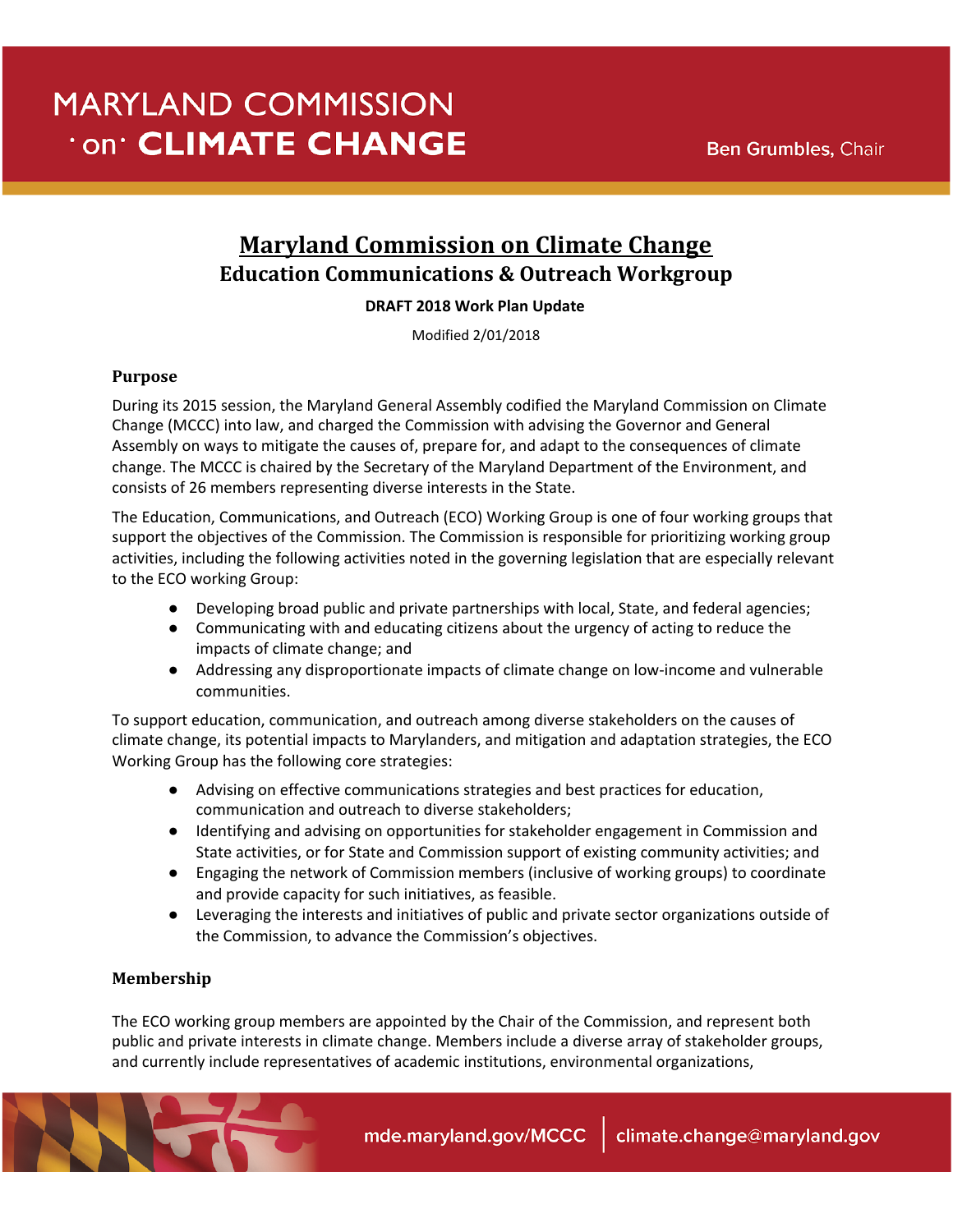government agencies, and business interests, as identified in the governing legislation. A complete membership roster is included in *Appendix A* of this document, and will be maintained as changes may occur during the 2018 year, on the Commission's website.

#### **Process**

The ECO Working Group has access to a wide variety of internal and external assets, including the expertise and resources of ECO members, various State agencies, and the three other working groups of the Commission. This last portion is especially important to ECO as it works to coordinate Commission efforts on education, communication, and outreach. Starting in 2018, ECO will send a representative to each of the Adaptation and Response, Scientific and Technical, and Mitigation Working Group meetings to identify opportunities for collaboration and support. In addition, ECO members will work within their networks to contribute to the public facing "Environment, Public Health and Climate Change in Maryland" calendar of events maintained by the Maryland Department of Health; as well as to enhance the visibility of this and other similar platforms.

ECO will be tracking its efforts on outreach in order to quantify its efforts and use this information to inform future work.

#### **2018 Priorities**

Each working group is charged to establish a comprehensive and accountable annual plan that sets goals and performance benchmarks for the year; prioritizing new and existing climate change actions and initiatives. The following items represent those actions and initiatives which ECO has determined to be a priority in the 2018 year, and those members that have been assigned to take the lead on each are indicated. This work plan may be adjusted as is appropriate to maintain the group's purpose as new events and opportunities arise during the 2018 year, and furthermore is subject to the approval and will of the Commission.

#### *Climate Ambassador Program Pat Harcourt, Steve Pattison*

In 2017, ECO members facilitated the development of a pilot Climate Ambassador Program which partners MDE and Bon Secours in Baltimore, to be launched over the winter of 2017/2018. This program utilizes a train-the-trainer approach, and incorporates materials on climate change into an existing framework. ECO will attempt to identify additional opportunities to use this strategy in 2018 and beyond, as capacity exists.

In 2017, ECO collaborated with MDE and the Hatcher Group to create five fact sheets and an infographic that connect climate change impacts in Maryland across the sectors and workgroups. The original topics for the fact sheets include The Commission, The Greenhouse Gas Reduction Act, Resiliency to Climate Change, Sea-Level Rise and Flooding, and the Health Impacts of Climate Change. In 2018, ECO plans to work on coordinating the dissemination of these products and how to best increase their utilization in appropriate platforms.

#### *Increase external awareness of State climate change work John Kumm, Lori Arguelles*

In 2018, ECO aims to increase external awareness of the Commission and the State's work on climate change, with a goal of increasing stakeholder engagement in the upcoming 40 by 30 Draft Plan and the 2018 Commission Report which will also address the Draft Plan's release.

ECO will produce a brief guide to accompany the 2018 Report (to be posted online in conjunction with or shortly after the report), which may include (1) information on appropriate educational usage and application of the Report; (2) FAQs about the Report; (3) ways to keep up-to-date on the State's climate change efforts; and/or (4) a timeline of upcoming events related to the State's climate change efforts, including expected opportunities for public engagement.

#### *Commission Fact Sheets Kris Hoellen, Michele Peterson*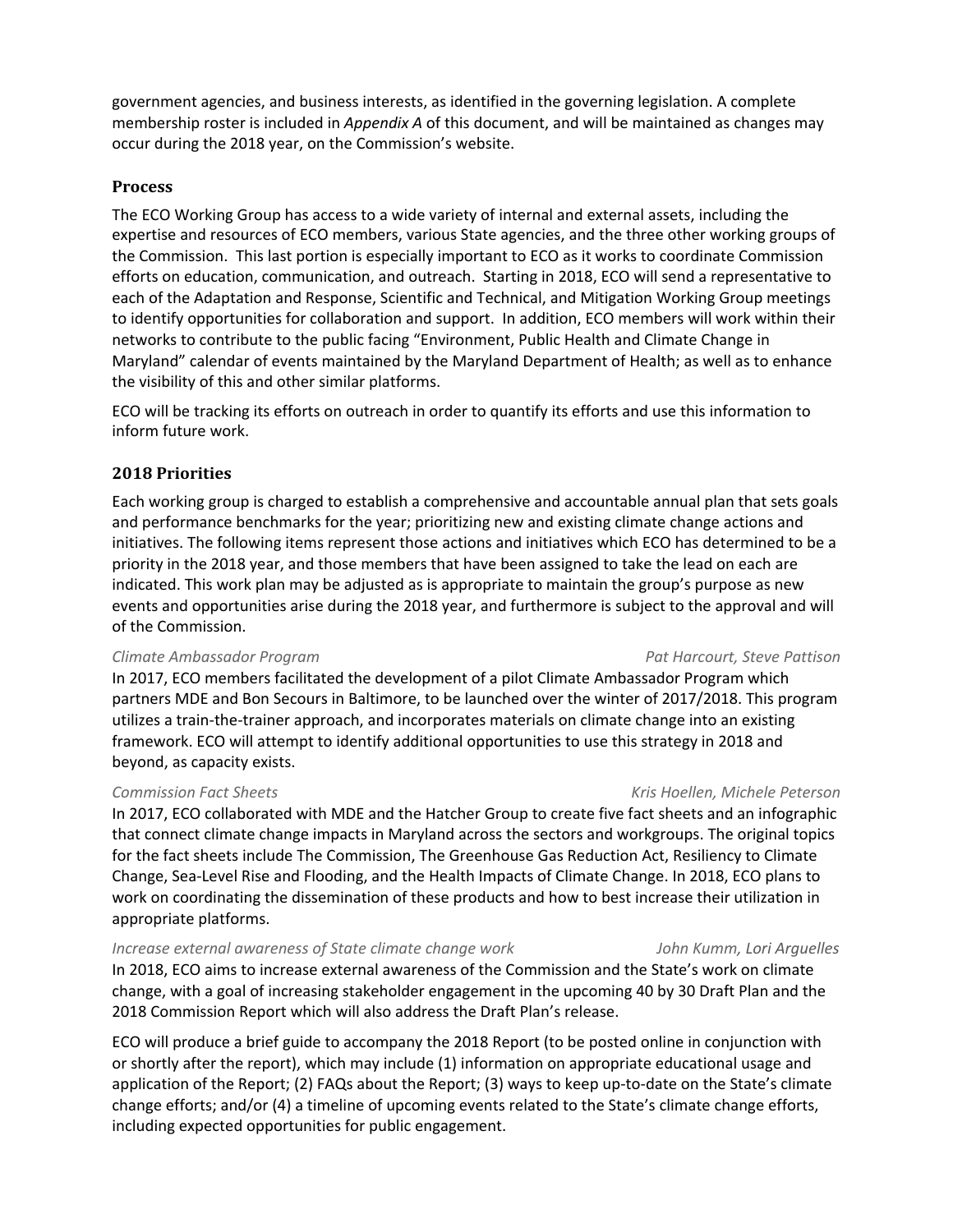Finally, ECO will work to identify new communities to work with in increasing awareness of State climate change work. It will be a priority of ECO to ensure underserved communities are included in outreach efforts throughout the year.

*Recognition of Climate Change Action – Climate Champions Program Donna Balado, Kaymie Owen* In 2017, ECO worked with MDE to incorporate recognition of climate change action taken by businesses, as part of the existing Maryland Green Registry program. In 2018, ECO plans to engage the Chamber of Commerce or community organizations to see if it would be feasible to hold a "climate change mitigation business day/week" where businesses can show off what they are doing to save energy or reduce GHG emissions. ECO also plans to work with MSDE to develop a program which recognizes schools engaged in efforts to reduce their GHG emissions, educate on climate change, or otherwise contribute to the State's climate goals. MEA's Smart Energy Community Grant and MDH's Community Ambassadors Program will be followed as well.

#### These items will be assigned to sub-groups of the ECO Working Group:

#### *Maryland Climate Photo Essay Grant Samms*

During 2017, ECO members worked to develop a campaign packet and timeline for the Climate Change in Maryland Photo Event - a multi sector effort to engage the public to share what climate change looks like through social media platforms using specific hashtags. In 2018, discussions will continue to coordinate the launch of the campaign among members and stakeholders.

#### *Facilitation of existing outreach and listening sessions Allison Gost*

In 2018, ECO will continue to provide support for existing outreach through working group and state agency efforts as requested. This includes, but is not limited to: (1) identifying communities most vulnerable to climate change in which outreach might occur, and existing trusted messengers in those communities; (2) identifying underserved communities in which outreach might occur, and existing trusted messengers in those communities; (3) identifying locally relevant topics related to climate change and its impacts which might best address the concerns of a given community; and (4) identifying emerging methods and best practices for the process of community outreach and engagement.

### **Future Priorities**

While certain priorities were established for 2018, based on timing and capacity, the following items are still on the docket for 2019 or as ECO or State Agency capacity becomes available.

#### *Climate Education ToolBox*

ECO will work to continue its 2017 work to identify and compile existing resources and tools for climate education targeted at diverse sectors and literacy levels. These resources should draw from products created by environmental education experts like MSDE, MAEOE, MADE-CLEAR, and the National Aquarium, as well as State agencies and other partners. ECO recommends that the resulting Climate Education ToolBox, once properly vetted, reside on the updated Commission website to be launched in 2018.

#### *Environmental Literacy*

ECO plans to identify efforts such as Project Green Classrooms and the Chesapeake Bay Program which make connections between climate change and environmental literacy. Once identified, ECO will work to support these programs by communicating on events and progress, and collaborating as feasible.

#### **Schedule of Meetings**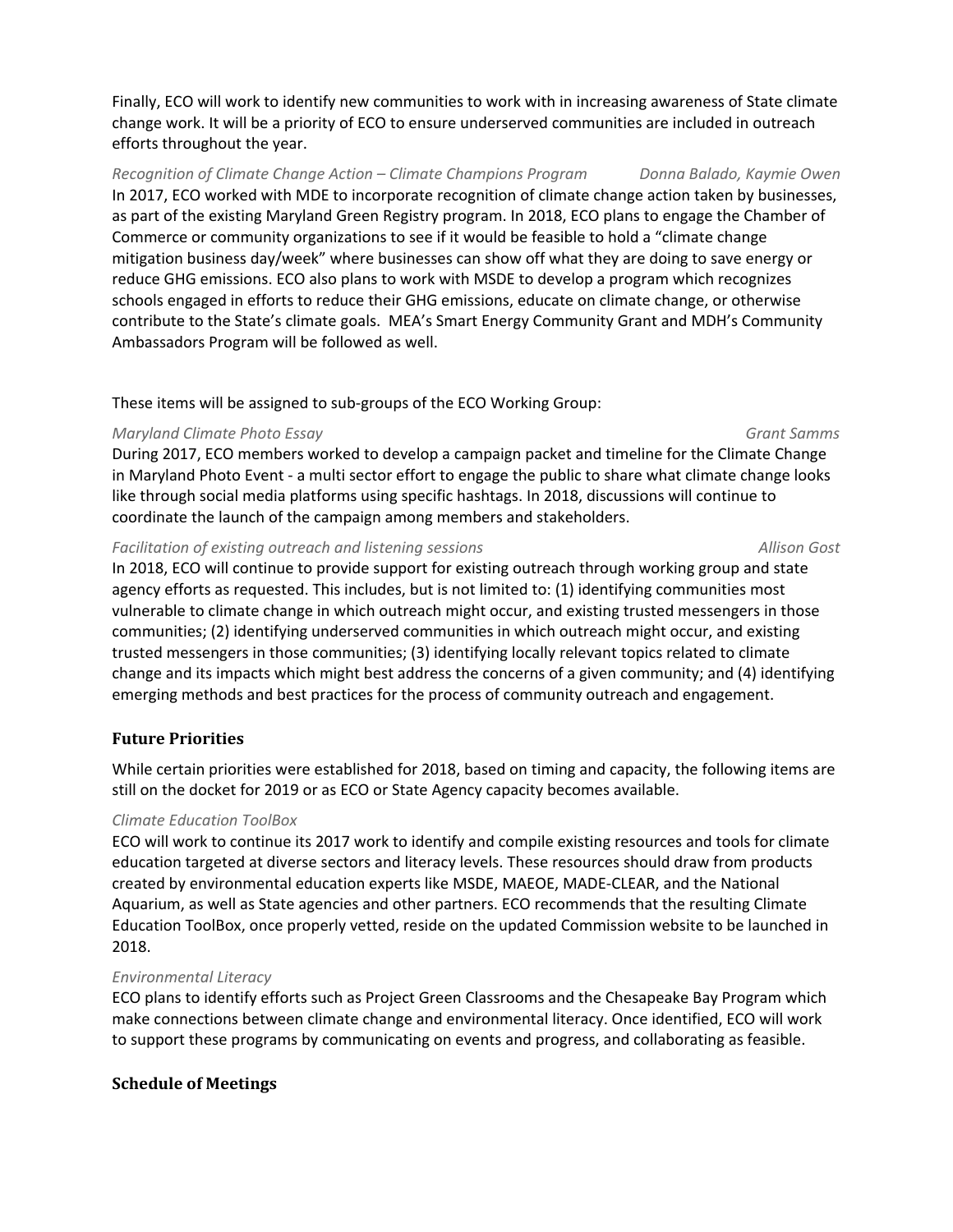The ECO Working Group meets monthly to further the priorities laid out in the previous section. Appendix C of this document provides a summary of ECO Working Group meetings scheduled for 2018, as well as tentative topics and action items.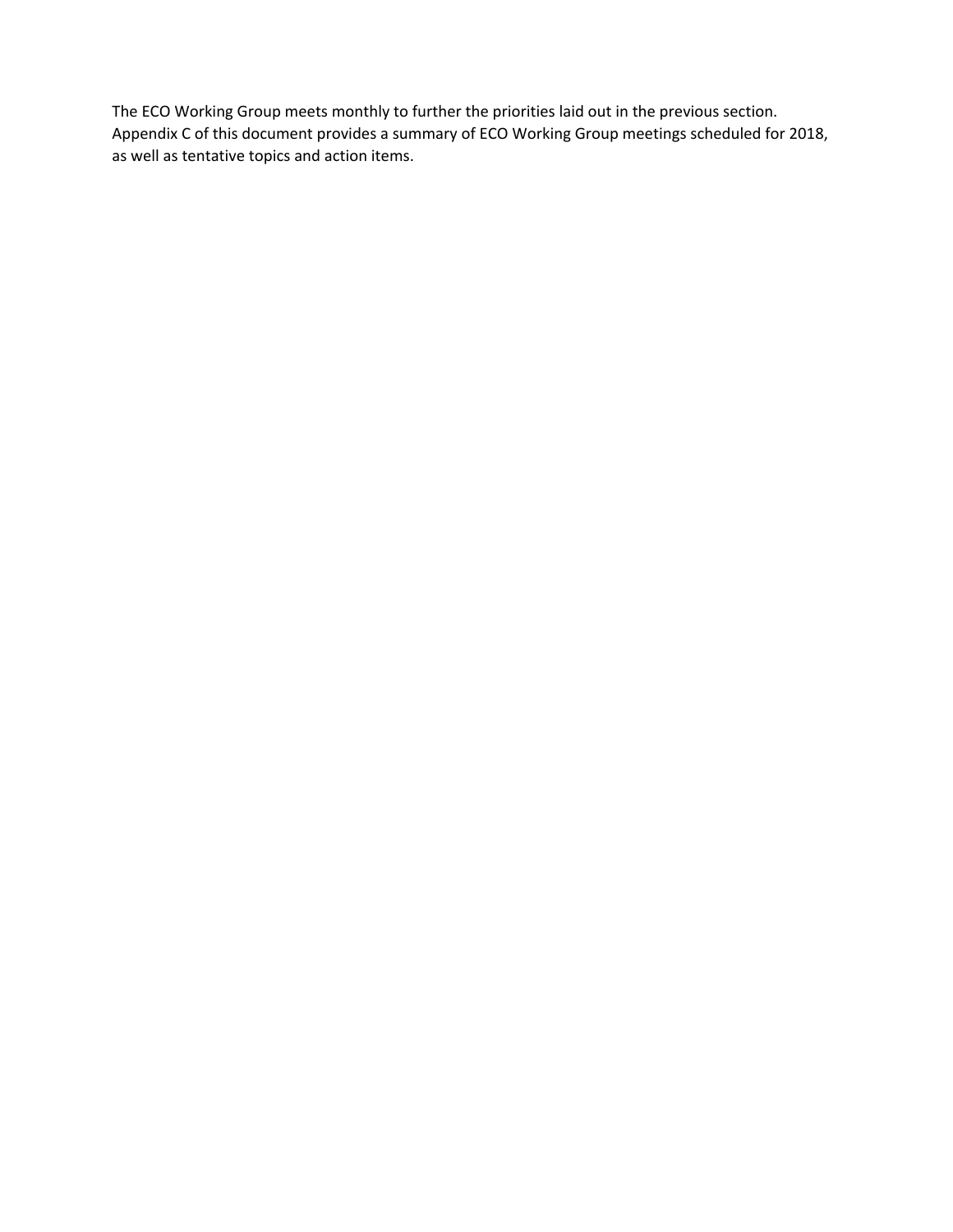#### **Education, Communication and Outreach Working Group Membership**

2/5/17

| <b>Co-Chairs</b>                        |                                                          |  |
|-----------------------------------------|----------------------------------------------------------|--|
| <b>Kris Hoellen</b>                     | <b>National Aquarium</b>                                 |  |
| <b>John Kumm</b>                        | EA Engineering, Science and Technology                   |  |
| <b>MCCC Liaisons</b>                    |                                                          |  |
| <b>Lori Arguelles</b>                   | Alice Ferguson Foundation                                |  |
| <b>Public Sector Representatives</b>    |                                                          |  |
| Dannielle Lipinski                      | Maryland League of Conservation Voters                   |  |
| <b>Denise Robbins</b>                   | <b>Chesapeake Climate Action Network</b>                 |  |
| <b>Grant Samms</b>                      | Washington College Center for Environment and Society    |  |
| <b>Isaac Hametz</b>                     | Mahan Rykiel Associates                                  |  |
| <b>Joelle Novey</b>                     | Interfaith Power and Light                               |  |
| <b>Brooke Harper (CCAN)</b>             | <b>Maryland Climate Coalition</b>                        |  |
| <b>Private Sector Representatives</b>   |                                                          |  |
| <b>Michele Peterson</b>                 | Honeywell                                                |  |
| <b>Richard Reinhardt</b>                | Maryland Chamber of Commerce                             |  |
| <b>State Government Representatives</b> |                                                          |  |
| <b>Allison Gost</b>                     | Maryland Department of Health                            |  |
| <b>Colleen Turner</b>                   | Maryland Department of Transportation                    |  |
| <b>Donna Balado</b>                     | Maryland State Department of Education                   |  |
| <b>Julie Oberg</b>                      | Maryland Department of Agriculture                       |  |
| <b>Kaymie Owen</b>                      | Maryland Energy Administration                           |  |
| <b>Mark Shaffer</b>                     | Maryland Department of the Environment                   |  |
| <b>Pat Harcourt</b>                     | UMCES/MADE-CLEAR                                         |  |
| <b>Sara Luell</b>                       | Maryland Department of Housing and Community Development |  |
| <b>Cindy Etgen</b>                      | Maryland Department of Natural Resources                 |  |
| <b>Technical Advisors</b>               |                                                          |  |
| <b>George (Tad) Aburn</b>               | Maryland Department of the Environment                   |  |
| <b>David Costello</b>                   | <b>IEER</b>                                              |  |
| <b>John Coleman</b>                     | Maryland Department of Planning                          |  |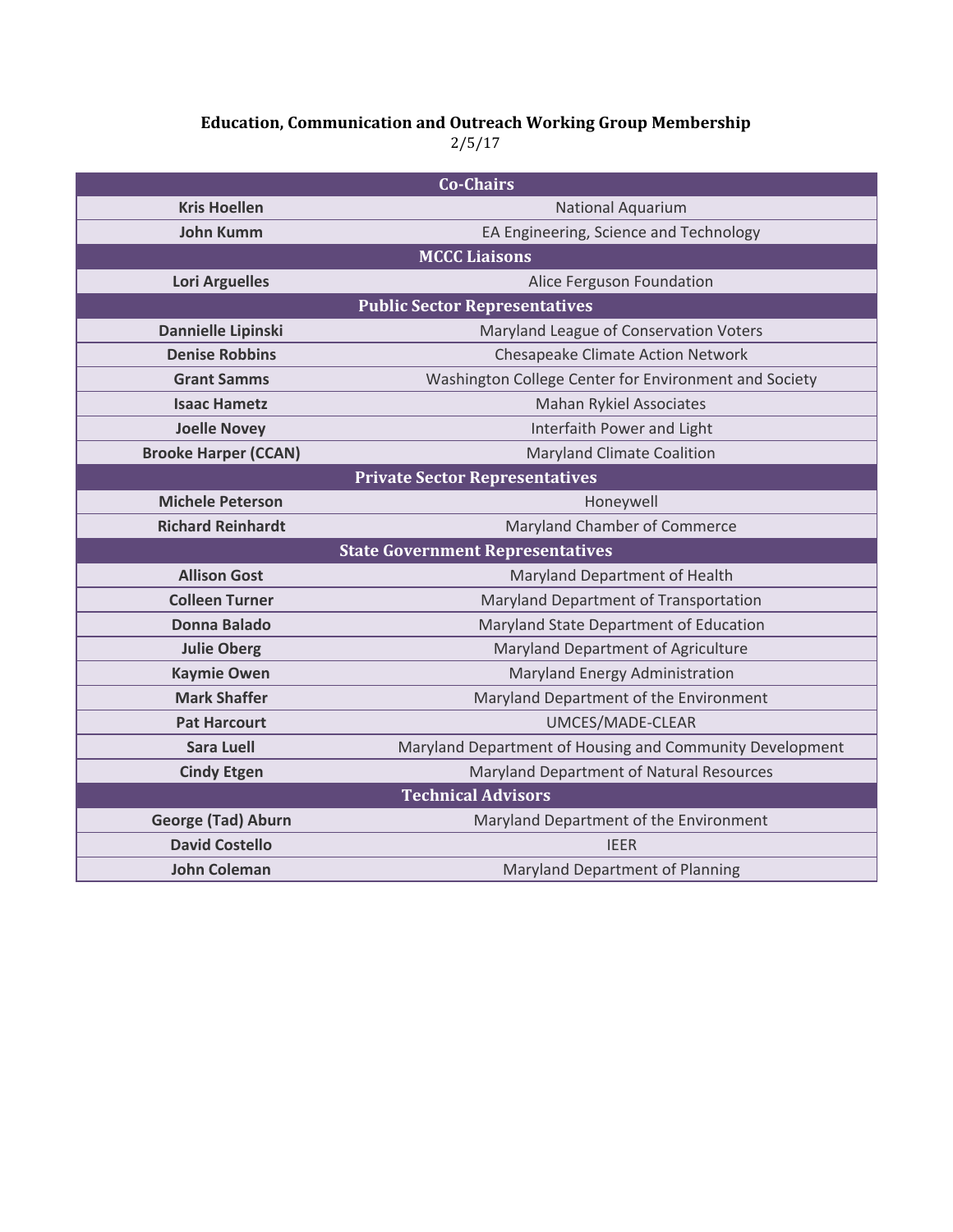### **ECO Working Group Recommendations from the MCCC 2018 Report**

In 2017, the Education Communication and Outreach (ECO) Working Group made concrete progress in many of the 2017/2018 Work Plan goals. ECO members worked to increase stakeholder awareness and participation in climate-related events in Maryland by continually enhancing the Maryland Department of Health's (MDH) "Environment, Public Health and Climate Change in Maryland" calendar with relevant events and directing traffic to the calendar. The working group developed and began enacting an Outreach Plan, (1) collaborating with partners to both expand and enhance outreach and education by increasing the climate literacy of existing environmental outreach, through development and implementation of the Climate Ambassador pilot; (2) building the Toolkit of climate education resources; and (3) building the list of Climate Communicators. ECO proposed and developed a statement from the Commission regarding President Trump's decision to withdraw from the Paris Climate Agreement. ECO members also worked to produce five one-pagers on the topics of: The Commission, The Greenhouse Gas Reduction Act, Resiliency to Climate Change, Sea-Level Rise and Flooding, and the Health Impacts of Climate Change.

#### **These recommendations continue to expand upon ECO's Work Plan and 2016 recommendations**:

*Note: The identifying 'Action' numbers refer to the statute which guides the Working Group actions [\(Md.](http://mgaleg.maryland.gov/webmga/frmStatutesText.aspx?article=gen§ion=2-1303&ext=html&session=2018RS&tab=subject5) [Environment](http://mgaleg.maryland.gov/webmga/frmStatutesText.aspx?article=gen§ion=2-1303&ext=html&session=2018RS&tab=subject5) Code Ann. §2-1303(d)).*

#### **Developing broad public and private partnerships (Action 2)**

- All Commission stakeholders should contribute to the "Environment, Public Health and Climate Change in Maryland" calendar, maintained by the Maryland Department of Health (MDH), and similar platforms.
- ECO and the Commission should continue to formalize partnerships with the Commission's diverse sectors to support a broader network of information and engagement regarding communities vulnerable to climate change.
- ECO should broaden the group's expertise and reach by increasing membership that maintains a balanced perspective.
- ECO should work to identify and support existing efforts to implement climate change education and environmental literacy.

#### **Developing products for use in education, communication, and outreach on climate change (Action 3)**

- ECO should collaborate with the Commission's other working groups: Adaptation and Response, Scientific and Technical, and Greenhouse Gas Mitigation, to provide expertise on communication and education around their work products.
- ECO should support dissemination and utilization of Commission fact sheets developed by the Hatcher group, through existing partnerships, community engagement, Commission activities and other identified pathways. ECO should continue to work with stakeholders to identify, build, and collate resources for outreach relevant to a variety of communities and outreach activities (e.g. Toolkit, Communicators List).
- ECO should support the re-design of the Commission website by the Hatcher group and MDE, and recommends that this process include seeking the input of ECO expertise and feedback where applicable.

### **Education, communication, and outreach related to the Commission's Annual Report (Action 3)**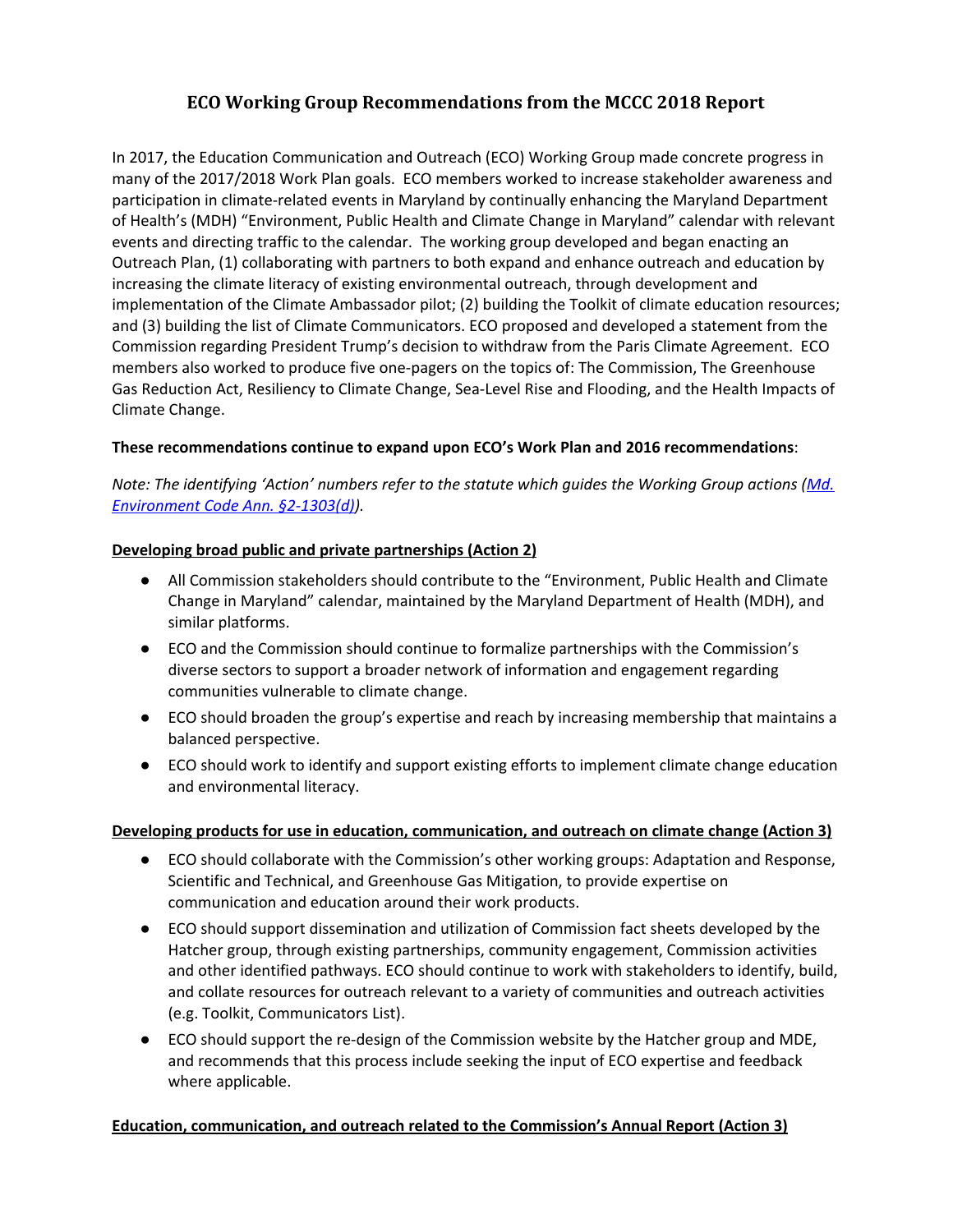- ECO should support an effort to raise general awareness of the Annual Report and of the work of the Commission, coordinated around the release of the 2017 Report in the November time frame.
- ECO will advise the Commission on best practices for education and outreach surrounding the 2018 Annual Report/40 by 30 GGRA Draft Plan to increase stakeholder engagement.

#### **Developing strategy and process for education, communication, and outreach on climate change (Action 3)**

- The Commission's outreach and education should be informed by the ECO Working Group; ECO will work to support this effort by keeping the Commission and other working groups up-to-date on such best practices and emerging methods.
- ECO will continue to advise the Climate Commission regarding the design and implementation of (1) a Climate Ambassadors program which enables a broader discussion on climate change by taking advantage of networks and events in which a message on climate change may be easily worked into the existing framework; and (2) a Climate Champions program that recognizes companies or groups engaged in efforts to reduce their greenhouse gas emissions or otherwise contribute to the State's climate goals.

### **Addressing any disproportionate impacts of climate change on low-income and vulnerable communities (Action 5)**

- ECO should support the education, communication and outreach goals of the Commission by continuing to provide advisement and additional capacity as applicable, to identify communities especially vulnerable to the impacts of climate change. Vulnerability can be defined by exposure to increased flooding and sea level rise and other climate factors, and/or by ability to respond to these events based on socioeconomic status.
- ECO should continue work to identify and collaborate with existing trusted messengers in communities vulnerable to climate change, and the efforts that they are already undertaking.
- ECO strongly supports the MWG's effort to incorporate considerations for environmental justice and underserved communities in its recommendations for the State's 40 by 30 Plan.